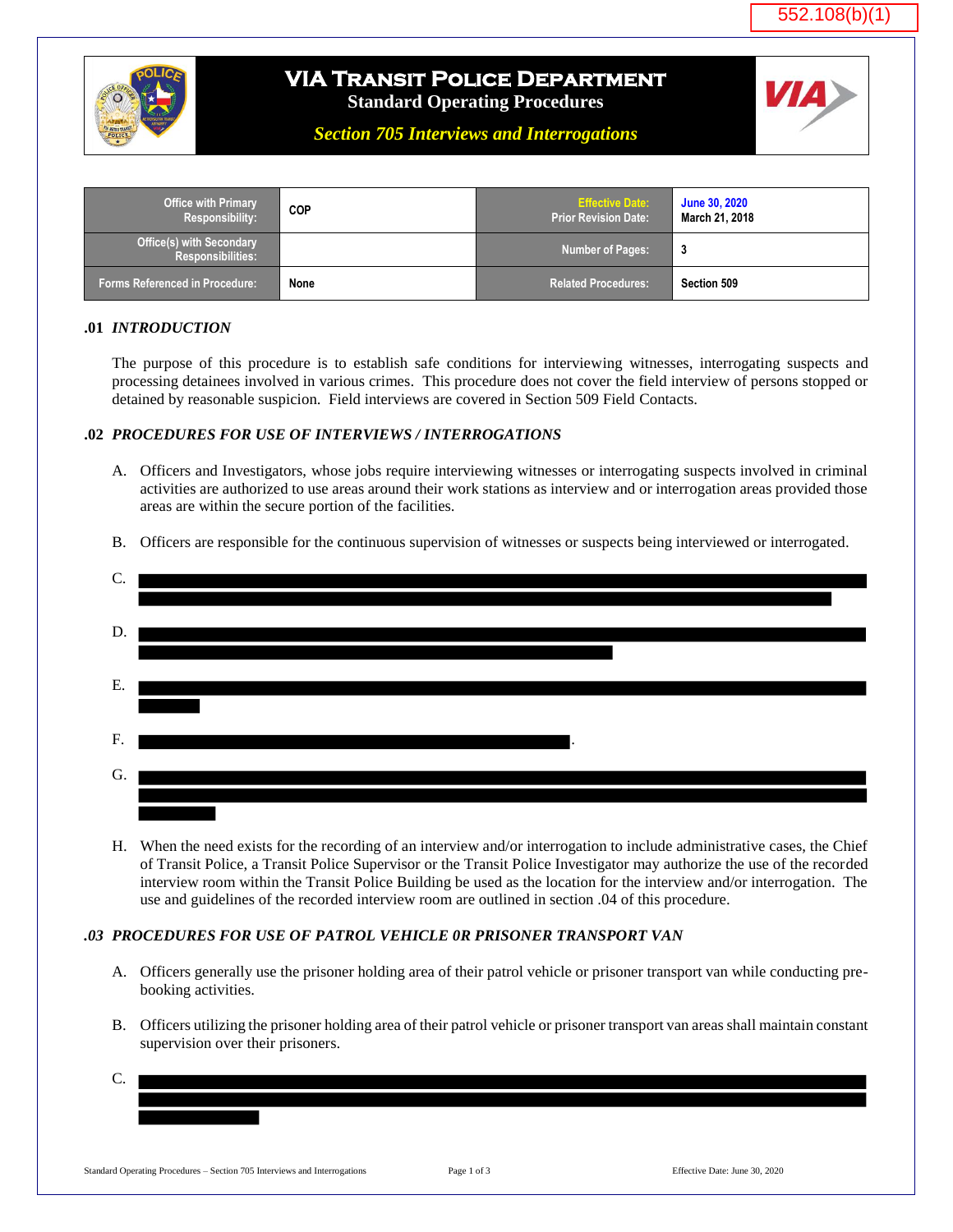



#### **.04** *PROCEDURES FOR USE OF RECORDED INTERVIEW ROOM*

- A. The VIA Transit Police Department maintains a recorded interview room for the use of VIA Transit Police Officers.
- B. The following Transit Police Personnel are considered Authorized Users of the interview room:

| ٠                                                                         |             |                               |
|---------------------------------------------------------------------------|-------------|-------------------------------|
|                                                                           |             |                               |
|                                                                           |             |                               |
|                                                                           |             |                               |
|                                                                           |             |                               |
|                                                                           |             |                               |
|                                                                           |             |                               |
|                                                                           |             |                               |
|                                                                           |             |                               |
| $\blacksquare$                                                            |             |                               |
|                                                                           |             |                               |
|                                                                           |             |                               |
|                                                                           |             |                               |
|                                                                           |             |                               |
|                                                                           |             |                               |
|                                                                           |             |                               |
|                                                                           |             |                               |
| M                                                                         |             |                               |
|                                                                           |             |                               |
|                                                                           |             |                               |
| ×                                                                         |             |                               |
|                                                                           |             |                               |
| ٠                                                                         |             |                               |
|                                                                           |             |                               |
|                                                                           |             |                               |
|                                                                           |             |                               |
|                                                                           |             |                               |
|                                                                           |             |                               |
|                                                                           |             |                               |
|                                                                           |             |                               |
| M                                                                         |             |                               |
|                                                                           |             |                               |
|                                                                           |             |                               |
| Standard Operating Procedures - Section 705 Interviews and Interrogations | Page 2 of 3 | Effective Date: June 30, 2020 |